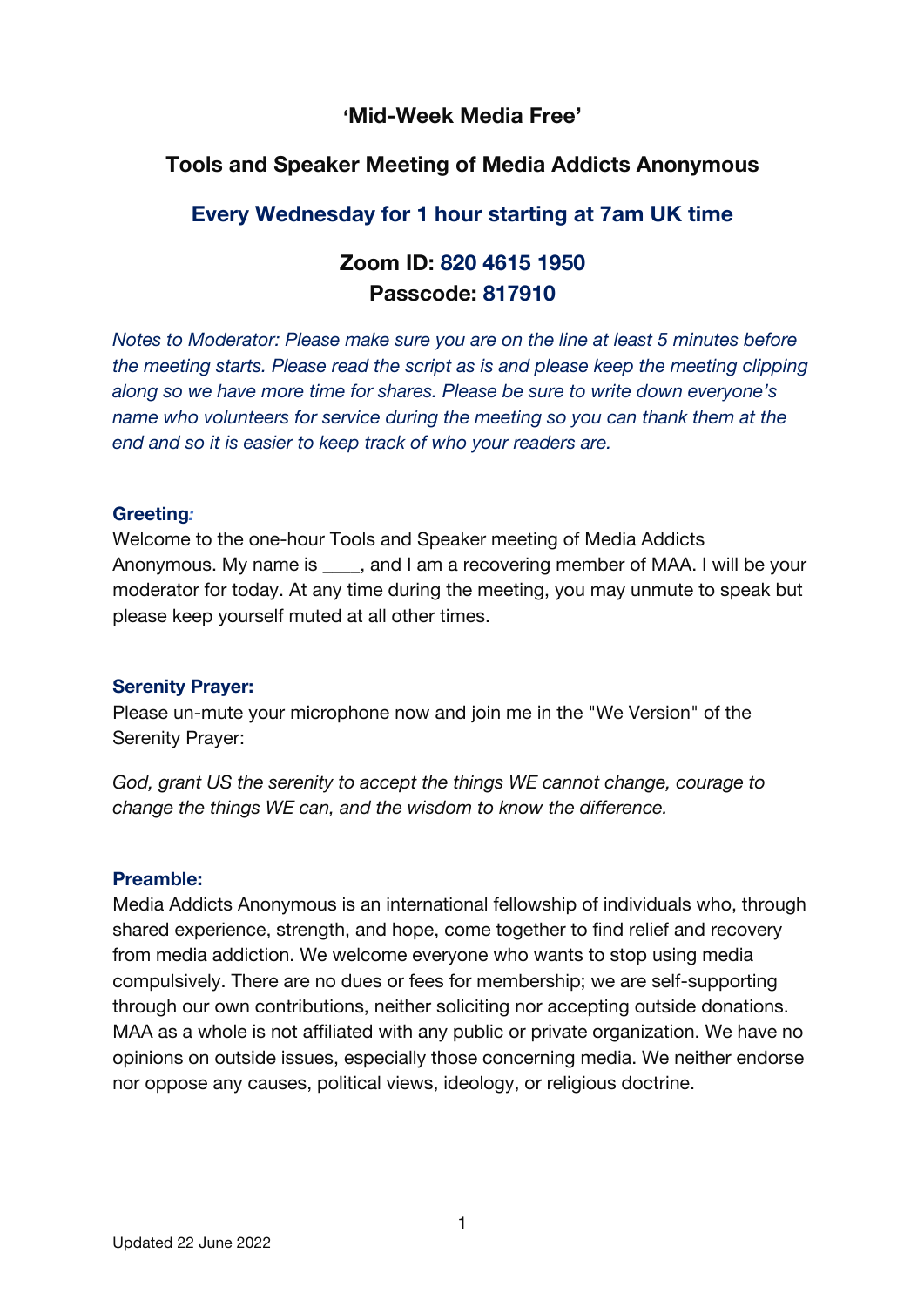We support all forms of media sobriety, including abstinence from electronic media, films, radio, newspapers, magazines, books, and music. We use AA's 12 Steps and 12 Traditions as adapted for Media Addicts Anonymous as our program of recovery and utilize the tools of MAA to clarify compulsive, obsessive, or destructive mediarelated behaviours and to develop strategies to improve our general quality of life.

Our primary purpose is to abstain from personal addictive media one day at a time and to carry the message of recovery to other media addicts who still suffer.

#### **Welcome Newcomers:**

Are there any newcomers to this meeting? Please un-mute and introduce yourself by telling us your name and location, so we can welcome you. *(Pause and wait for newcomers to respond.)*

It is suggested you attend at least six meetings so that you have time to identify with the speakers, begin to absorb the concepts, and learn more about the program.

Who would be willing to serve as newcomer greeter after the close of the meeting? *(If no one responds, ask again in 55 minutes during the Wrap Up.)*

## **Meeting Focus:**

This meeting focuses on newcomers, on the symptoms and on the tools of Media Addiction. We also have a speaker who has been fasting for at least one week from media and will qualify for ten minutes. Today, \_\_\_NAME\_\_ has agreed to be our speaker.

We suggest as you listen to this meeting you put away all other devices you don't need right now and pay attention to all that is being said. By focusing on this meeting alone without distraction you will get this program much faster.

We are using media, i.e. the computer or phone, to recover from compulsive use of media. To meet this challenge, we suggest you only use the chat function to share your telephone number for outreach at end of the meeting or to communicate with the tech support or moderator. To avoid getting distracted, it may help to use "speaker view". And please keep your camera on throughout the meeting to promote a sense of connection and unity.

## **Readings:**

I need volunteers to be readers for this meeting. Who would like to give service by reading today? I will take 3 names.

MAA utilizes the Twelve Steps and Twelve Traditions, first developed by Alcoholics Anonymous, to recover from media addiction.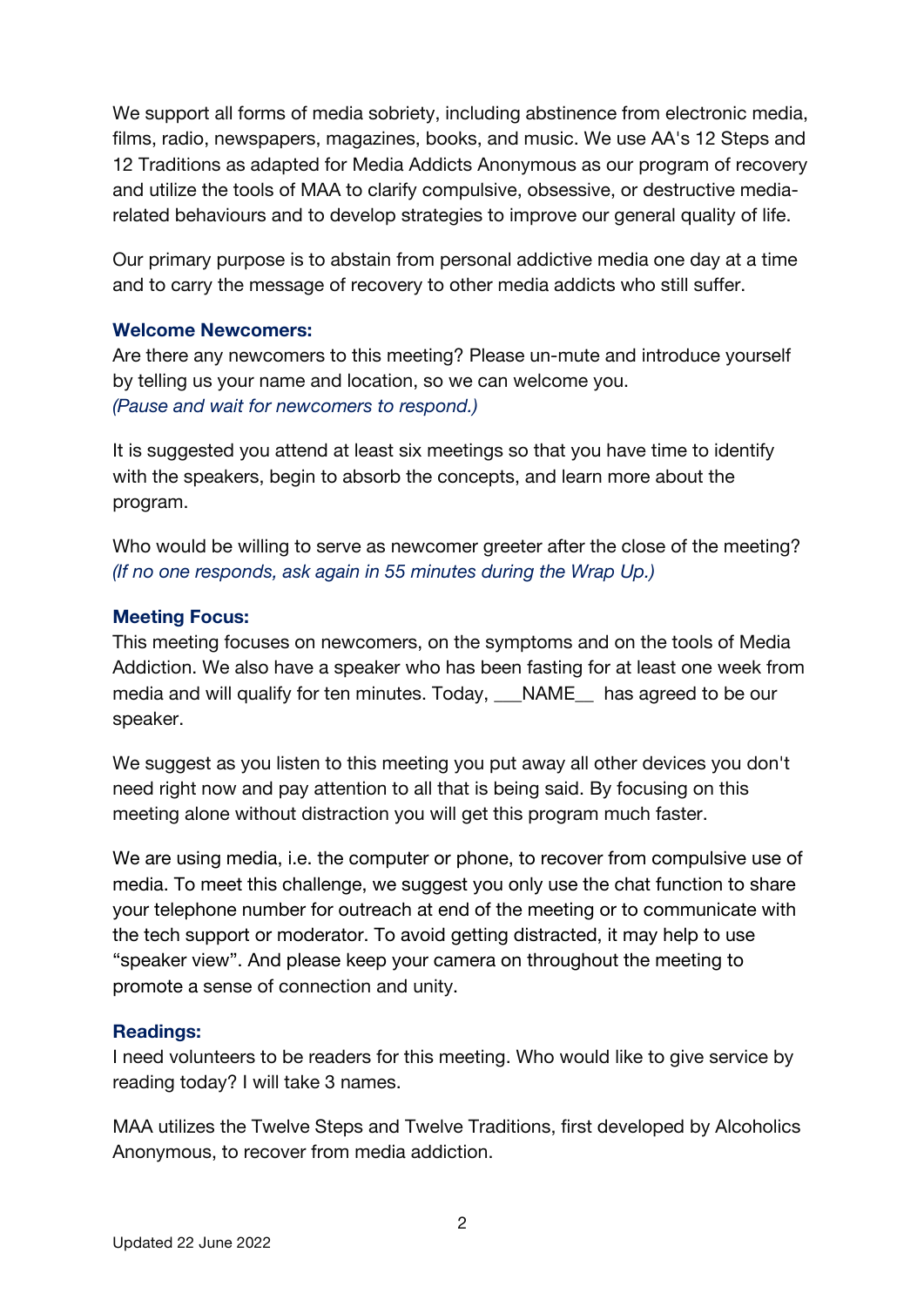(name) will you please read the Twelve Steps of Media Addicts Anonymous?

**The Twelve Steps of Media Addicts Anonymous**

Here are the steps we took, which are suggested as a program of recovery:

- 1. We admitted we were powerless over media—that our lives had become unmanageable.
- 2. Came to believe that a Power greater than ourselves could restore us to sanity.
- 3. Made a decision to turn our will and our lives over to the care of God as we understood God.
- 4. Made a searching and fearless moral inventory of ourselves.
- 5. Admitted to God, to ourselves, and to another human being the exact nature of our wrongs.
- 6. Were entirely ready to have God remove all these defects of character.
- 7. Humbly asked God to remove our shortcomings
- 8. Made a list of all persons we had harmed and became willing to make amends to them all.
- 9. Made direct amends to such people wherever possible, except when to do so would injure them or others.
- 10.Continued to take personal inventory and when we were wrong promptly admitted it.
- 11.Sought through prayer and meditation to improve our conscious contact with God as we understood God, praying only for knowledge of God's will for us and the power to carry that out.
- 12.Having had a spiritual awakening as the result of these steps, we tried to carry this message to other media addicts, and to practice these principles in all our affairs. (Pass)

*Moderator:* Thank you. I will now read the Tradition of the Month and the 12th **Tradition** 

## **The Twelve Traditions of Media Addicts Anonymous**

1. Our common welfare should come first; personal recovery depends upon MAA unity.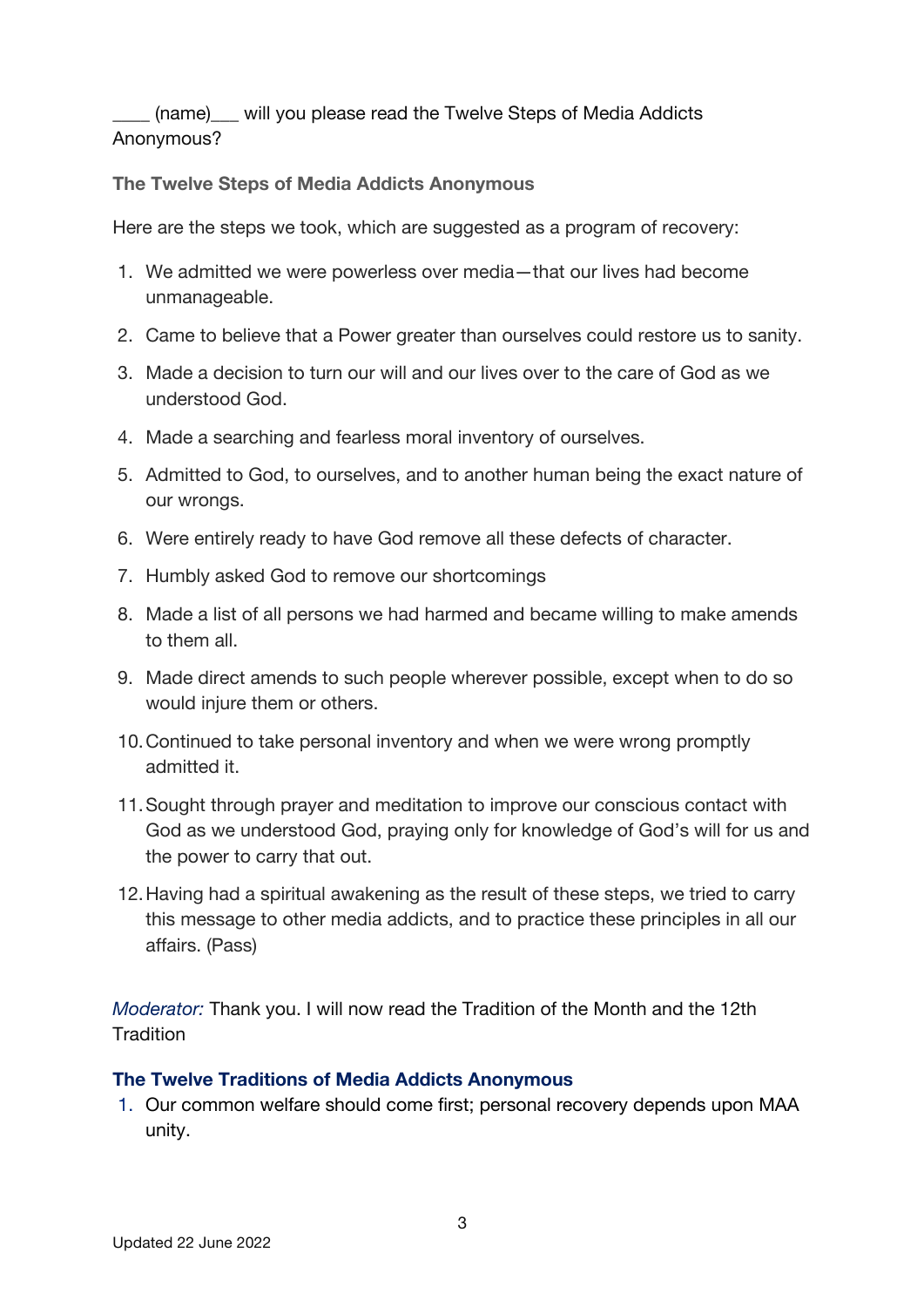- 2. For our group purpose there is but one ultimate authority—a loving Higher Power that may be expressed in our group conscience. Our leaders are but trusted servants; they do not govern.
- 3. The only requirement for MAA membership is a desire to stop compulsively using media.
- 4. Each group should be autonomous except in matters affecting other groups or MAA as a whole.
- 5. Each group has but one primary purpose—to carry its message to the media addict who still suffers.
- 6. An MAA group ought never endorse, finance, or lend the MAA name to any related facility or outside enterprise, lest problems of money, property, and prestige divert us from our primary purpose.
- 7. Every MAA group ought to be fully self-supporting, declining outside contributions.
- 8. Media Addicts Anonymous should remain forever nonprofessional, but our service centres may employ special workers.
- 9. MAA, as such, ought never be organized; but we may create service boards or committees directly responsible to those they serve.
- 10.Media Addicts Anonymous has no opinion on outside issues; hence the MAA name ought never be drawn into public controversy.
- 11.Our public relations policy is based on attraction rather than promotion; we need always maintain personal anonymity at the level of press, radio, and films.
- 12.Anonymity is the spiritual foundation of all our Traditions, ever reminding us to place principles before personalities.

## *Moderator:* **Media Addiction as a Disease of Mind and Body**

We of Media Addicts Anonymous view media addiction as an illness similar to alcoholism. Like drugs and alcohol, media addiction is both a physical and mental disease. The over-use of media destabilizes the prefrontal area of our brains. This is the area responsible for remembering details, planning, and prioritizing tasks.

When we compulsively use media, our frontal lobes go "off-line," weakening our ability to stop using media when we need to move on or go to bed. Media also affects the pleasure centre of the brain triggering a release of dopamine. Like drug addiction, more and more media is needed to induce the same pleasurable dopamine hit, eventually creating a dependency.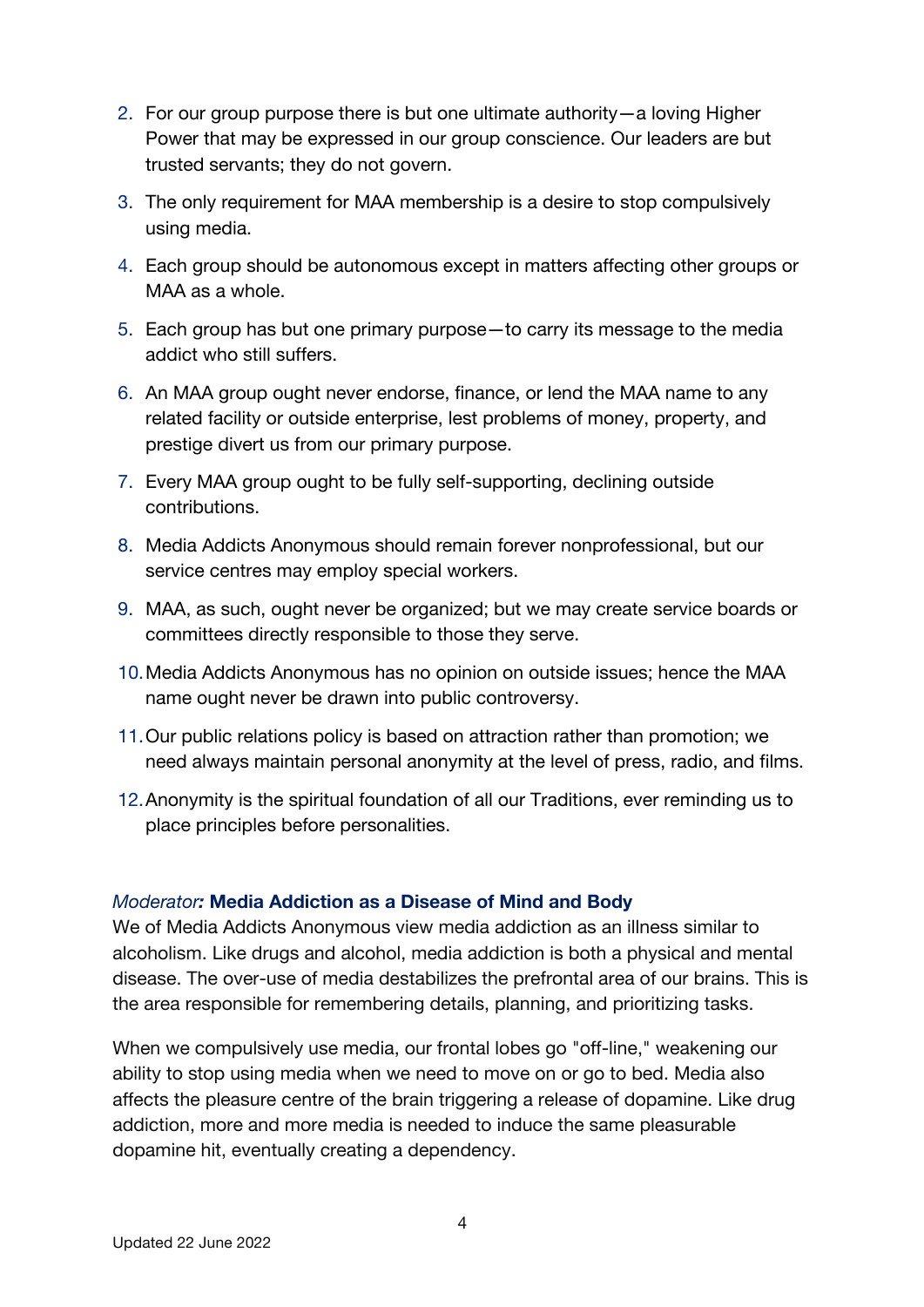Because of these two mental and physical responses, media addicts have little or no defence against the first click. Therefore, we see media as a mind altering and mood-altering drug. Media becomes our dopamine high or our dope.

We have found that when we compulsively binged on media for relief, reward, relaxation, recreation, and as a replacement for relationships, we ended up feeling remorse and regret. We call these the "7 R's of Media Insanity." We are here today to counter this insanity with another "R": the "R of Recovery".

Here is a list of the Signs and Symptoms of Media Addiction. See where you can identify.

(name) will you please read The Signs and Symptoms of Media Addiction

## **The Signs and Symptoms of Media Addiction**

- 1. Dissatisfaction with life— We depend on media for relief from our pain and problems. Media is our main source of relaxation, recreation, reward and relationship and we feel bored and empty when not using.
- 2. Time irreverence— Electronic media distracts us from our goals as it takes priority over everything else. When bingeing or grazing we lose track of time and forget what is important.
- 3. Exhibiting risky behaviour—We endanger our life or other people's lives to get our media fix. We may drive while sending text messages, overeat while bingeing on TV or deprive ourselves of sleep while gaming.
- 4. Mental obsession— We are preoccupied with the news, social media etc., and so we want our devices with us at all times. We have fear-of-missing-out.
- 5. Isolation— We prefer to stay indoors on media rather than outdoors in nature or socialising. Even in the company of others we don't interact but lose ourselves in our devices, which makes us feel lonely and remorseful.
- 6. Compare and despair—Through our media use we compare ourselves with others and may create an online persona we think people will like and respect. Unable to live up to this ideal version of ourselves we end up in despair.
- 7. Avoidance of work and inability to plan and prioritise tasks— Because we use our time to be on media we procrastinate on necessary tasks and thus jeopardise the success of our education, work etc. Poor time management may lead to a crisis, often followed by a new binge.
- 8. Obsession with fantasy—Our need for romance and sex is increasingly satisfied through fantasy, as presented by media. We lose the ability to have real relationships because of unrealistic expectations. We become dissatisfied, feel disconnected and lonely.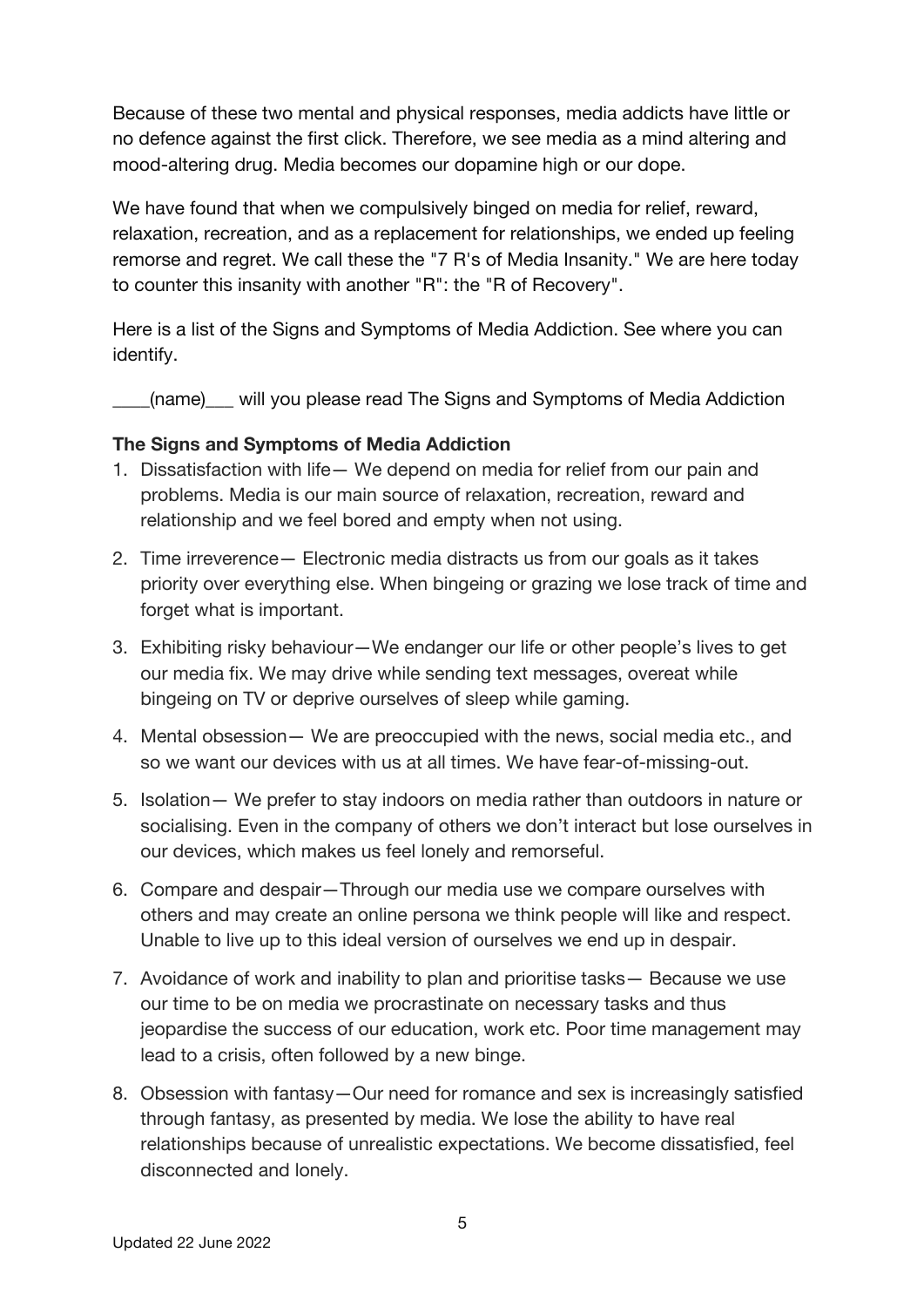- 9. Depression, shame, and dishonesty—Depressed and ashamed we lie about our media consumption. We tell ourselves we want to change our lives, but we don't know how to live without our electronic media. Some of us have suicidal thoughts.
- 10.Disconnection from our bodies and nature—We fail to meet our basic needs for rest, sleep, exercise, good nutrition, etc. We avoid the natural world and do not fully enjoy our senses.
- 11.Withdrawal and inability to stop—When we stop using media, we experience withdrawal symptoms such as cravings and agitation. We can't stay stopped and after giving in to our alcoholic media, we find it even harder to try to stop again.
- 12.Physical ailments—Our prolonged media use leads to backache, neck pain, headaches, disturbed sleep, carpal tunnel syndrome, as well as problems with our vision. (Pass)

*Moderator:* Thank you. If you identify with at least 5 of these signs of media addiction, you may be a media addict. You are in the right place. You are not alone, you are one of us, and you matter.

Besides working the Twelve Steps as explained in the Big Book of Alcoholics Anonymous, we also apply the following tools to help create and maintain a strong media recovery programme. We will be reading the short version of MAA's tools.

Please go to the literature page of our website for more detailed information on how to work these tools at mediaaddictsanonymous.org

\_\_\_\_ (name)\_\_\_ could you please read the Twelve Tools of Media Addicts Anonymous?

## **The Twelve Tools of Media Addicts Anonymous**

- 1. Meetings—Meetings are a place we learn about our addiction. We stop isolating and gather with others who want to recover from media addiction.
- 2. Sponsorship—A sponsor is a media-sober member of MAA who has taken all Twelve Steps and is living the Steps and Traditions to the best of their ability. We ask a sponsor to guide us through the Twelve Steps of Recovery and help us create and use our media sobriety plan.
- 3. Media Awareness and Trigger Identification—We work closely with our sponsor to discover what behaviours trigger the "phenomenon of craving". These are the things that cause us to be out of control and compulsively use electronic media.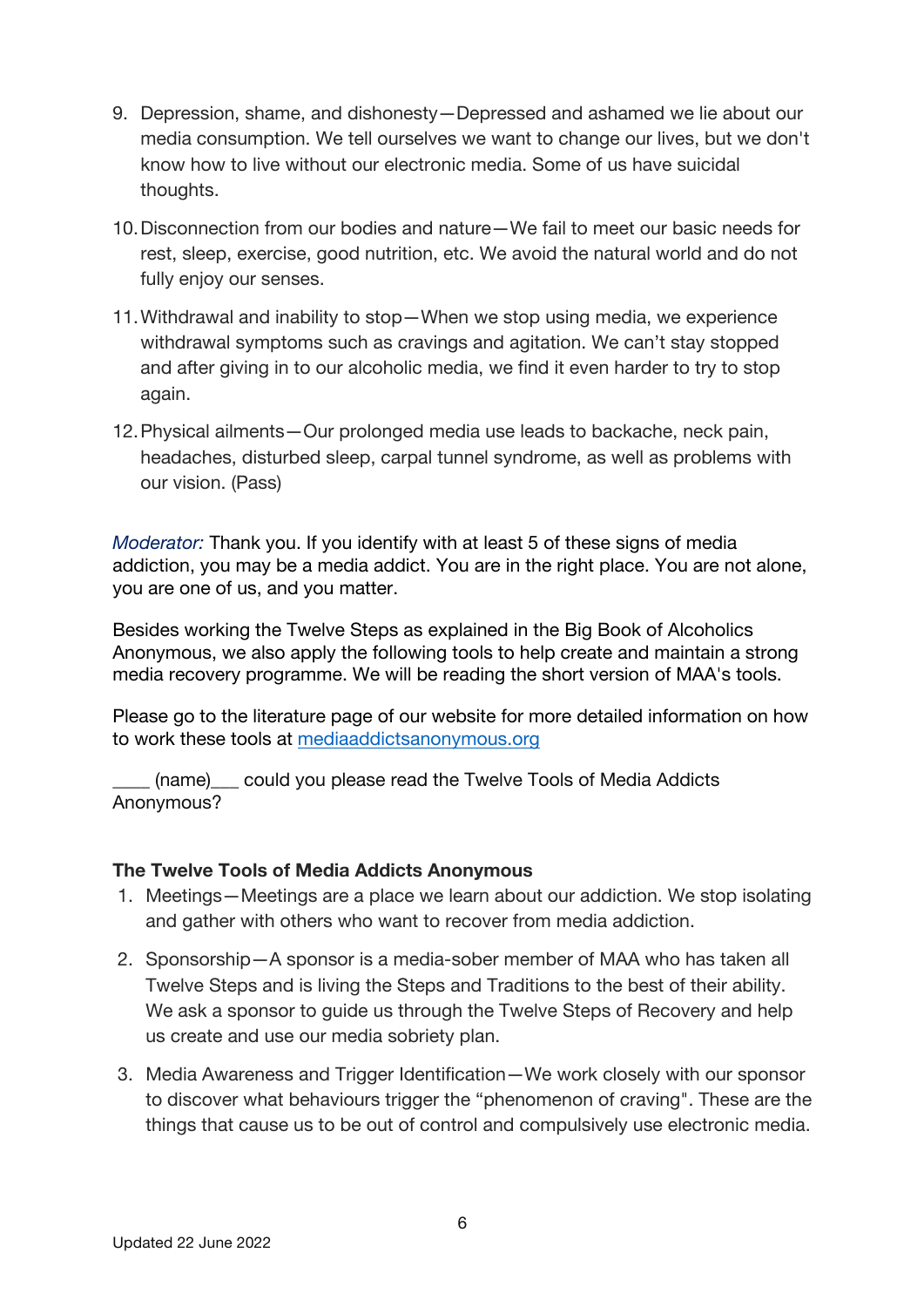- 4. Media Fasting—We recommend fasting from any unnecessary media for a period of time. This helps us see our compulsion more clearly, start to break the cycle, and connect to ourselves and others in deeper and healthier ways.
- 5. Media Sobriety Plan—We make A "Media Sobriety Plan" to help us define what, when, how, where, and why we use our devices.
- 6. Media Replacement Plan—We make a Media Replacement Plan so that we will have enjoyable and healthy activities to replace media.
- 7. Media Withdrawal Plan—We make a Media Withdrawal Plan to help us cope with the moodiness, anxiety, boredom and agitation etc that we may feel when we stop using media. "Sobriety Action Partners," "Sobriety Action Meetings," out-reach calls, tracking urges and asking Higher Power to remove the obsession are a few of the strategies we include.
- 8. Daily Body Care Awareness and Adequate Sleep— We set a media curfew for ourselves and a regular bedtime, and we try to keep electronic media out of the bedroom. During the day we eat nourishing food and get proper exercise and fresh air.
- 9. Meditation—We regularly take time to meditate, to feed our spirits in ways that electronic media never could.
- 10.Literature—We read the Big Book of Alcoholics Anonymous and other Twelve Step literature to reinforce our understanding of addiction and how to recover.
- 11.Writing—We write daily to help us gain a wider perspective on our difficulties and our disease.
- 12.Service—Carrying the message to the media addict who still suffers is the basic purpose of our Fellowship. Any form of service, no matter how small, which helps reach a fellow sufferer adds to the quality of our own recovery. (Pass)

*Moderator:* Thank you all for reading.

## **Timekeeper:**

Who will be our timekeeper for today? \_\_\_\_\_\_\_\_ Thank you.

## **Speaker:**

Our speaker, \_\_\_\_\_\_\_\_, will now qualify for 10 minutes. \_\_(Timekeeper)\_, please let them know when 8 minutes are up and when their qualification has ended.

## **Open Sharing:**

Thank you, \_\_\_\_, for sharing your experience, strength and hope with us today. We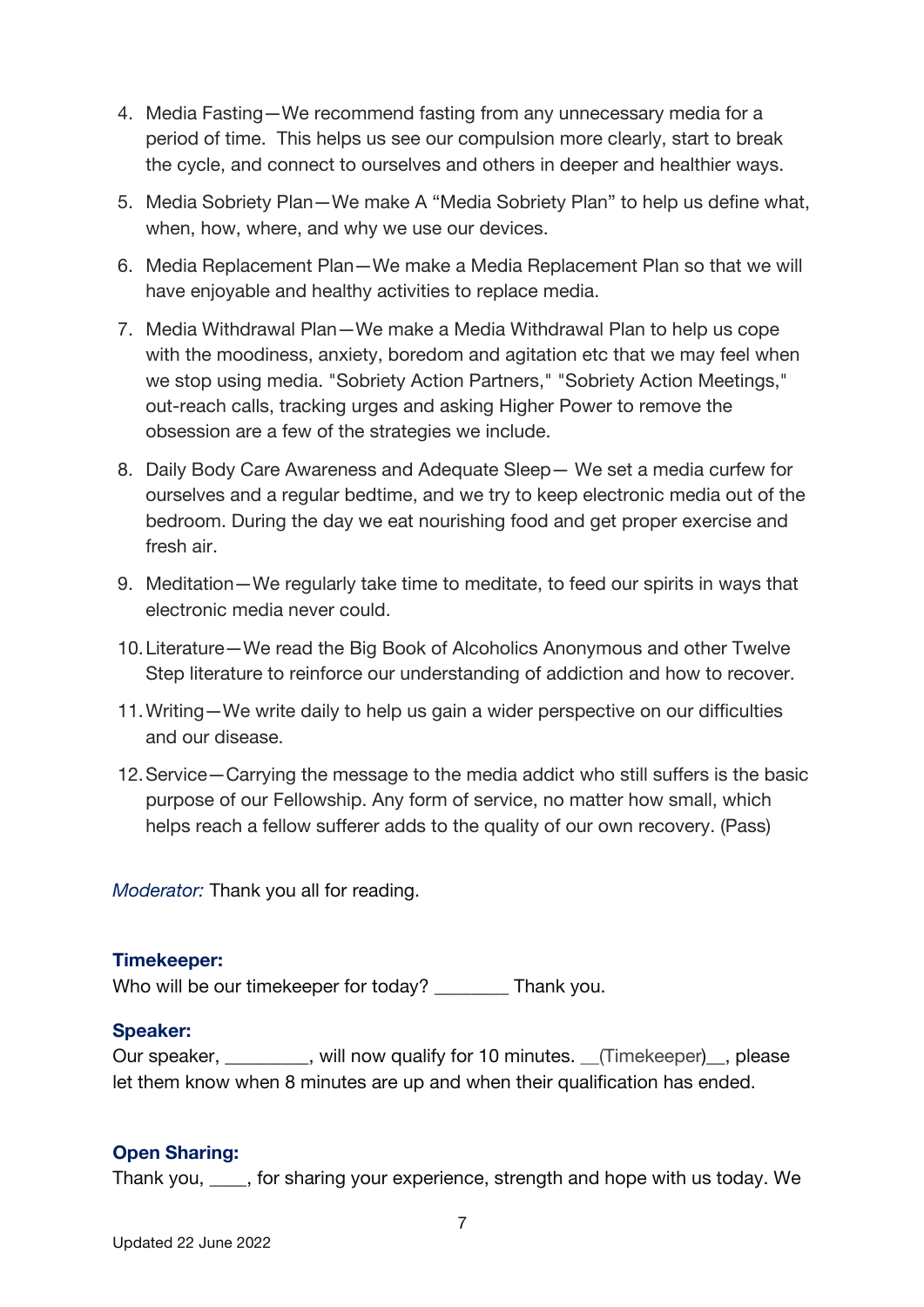will now open the meeting for sharing. When you share, please tell us your name and, if you're comfortable, your location. This helps to facilitate connection and outreach. We ask members to focus sharing on the symptoms of their addiction and the tools of recovery from media.

To maintain the serenity of the meeting, we do not engage in cross talk. We define cross talk as interrupting, directly addressing another speaker, commenting by name on someone else's share, giving advice, or making suggestions. Although it is accepted practice to refer to the speaker by name when commenting on their share, it is suggested to refrain from sharing personal observations about the speaker, regardless of how complementary the comments may be.

To keep this meeting safe for all members, we abstain from naming media titles or discussing the specific content of our addictive media. Please do not interrupt the speakers. Please allow the moderator to address all interruptions or issues.

\_\_(Timekeeper)\_\_, will you please let the person sharing know when two minutes are up and again at three minutes when their share has ended?

For those who are sharing, please acknowledge the timekeeper's warning by saying, "Thank you," and when time is called, please wrap up your share. I will take three names to begin with. Who would like to speak?

#### **Wrap Up at 55 minutes:**

That's all the time we have for sharing today. If you did not have a chance to share at this portion of the meeting, you can share during the fellowship time after we close.

#### *If no one has already volunteered to be newcomer greeter, ask:*

Who would be willing to serve as newcomer greeter after the close of this meeting?

I'd like to thank \_\_\_\_\_\_ for their qualification; \_\_\_\_\_\_ for keeping time; \_\_\_\_\_, and for doing the readings; for being our newcomer greeter and \_\_\_\_\_\_ for doing the tech support. Again, I'm \_\_\_\_\_\_. Thank you for letting me serve today as your moderator.

#### **Seventh Tradition:**

It is now time for the 7th Tradition and announcements. MAA has no dues or fees. We are self-supporting through our own contributions, which are for the development of MAA literature, costs incurred by the MAA General Service Board, and the maintenance of the MAA website at mediaaddictsanonymous.org.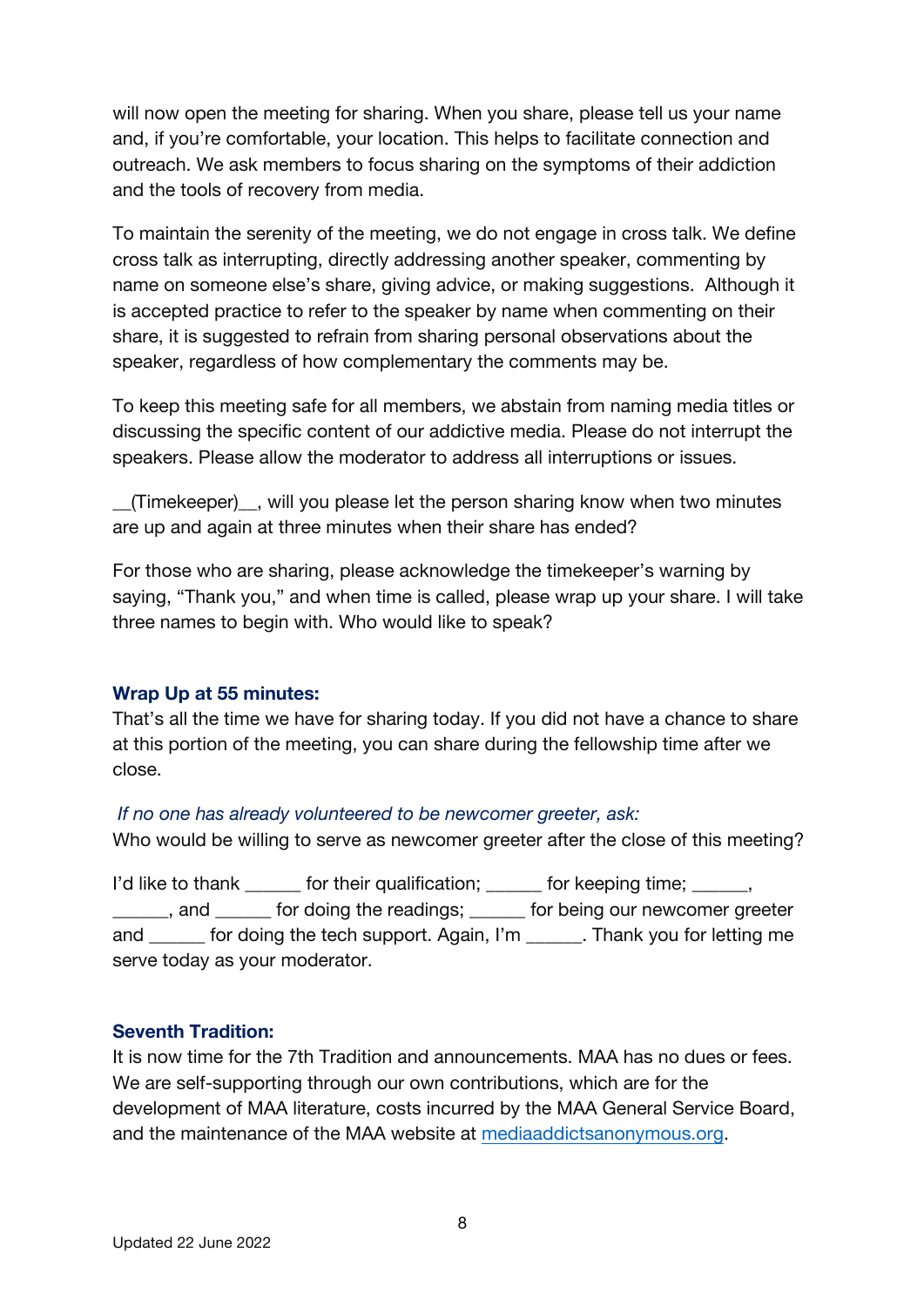Contributions can be made via PayPal on the MAA website. Please give what you can, and if you can give nothing at this time, keep coming back because you are more important than your money.

## **Announcements:**

There are MAA meetings every day of the week. Please check our MAA website for details.

We will now take 2 minutes for announcements. \_\_\_(Timekeeper)\_\_\_, will you please let us know when two minutes are up? Are there any MAA related announcements?

## **The Step 9 Promises:**

Who would be willing to read the Step 9 Promises from page 83 in the Big Book?

If we are painstaking about this phase of our development, we will be amazed before we are half way through. We are going to know a new freedom and a new happiness. We will not regret the past nor wish to shut the door on it. We will comprehend the word serenity and we will know peace. No matter how far down the scale we have gone, we will see how our experience can benefit others. That feeling of uselessness and self-pity will disappear. We will lose interest in selfish things and gain interest in our fellows. Self-seeking will slip away. Our whole attitude and outlook upon life will change. Fear of people and of economic insecurity will leave us. We will intuitively know how to handle situations, which used to baffle us. We will suddenly realize that God is doing for us what we could not do for ourselves. Are these extravagant promises? We think not. They are being fulfilled among us—sometimes quickly, sometimes slowly. They will always materialize if we work for them. (Pass)

Thank you \_\_\_\_ for reading.

## **Number Exchange:**

Before we close the meeting, we'll exchange names for outreach. If you want to contact someone you heard on today's meeting or leave your own for outreach, sponsorship or if you are looking for an action partner, please write your number in the chat now. Please include any country codes, if you are on WhatsApp and what time zone you are in.

## **Closing:**

In closing, the opinions expressed here today are strictly those of the individuals who gave them. The things we have heard here are spoken in confidence and should be treated as confidential. We do not take outside the meeting whom we hear at the meeting.